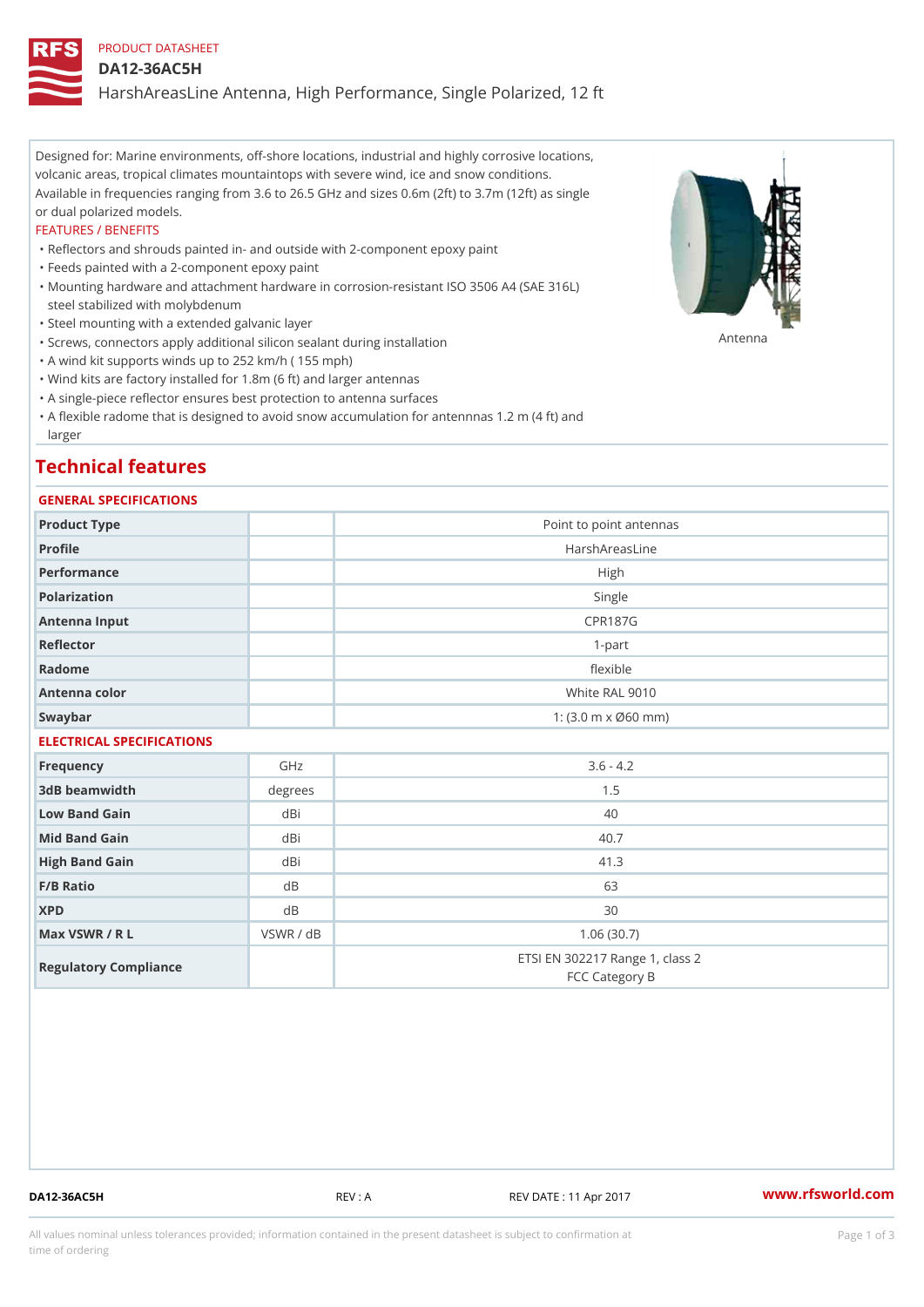# PRODUCT DATASHEET

# DA12-36AC5H

HarshAreasLine Antenna, High Performance, Single Polarized, 12 ft

| MECHANICAL SPECIFICATIONS         |              |                                                   |
|-----------------------------------|--------------|---------------------------------------------------|
| Diameter                          | ft $(m)$     | 12(3.7)                                           |
| Elevation Adjustment              | degree       | ± 5                                               |
| Azimuth Adjustment                | degree       | ± 5                                               |
| Polarization Adjustment           | degree       | ± 5                                               |
| Mounting Pipe Diameter<br>minima  | $mm$ (in)    | 114(4.5)                                          |
| Mounting Pipe Diameter<br>maximum | $mm$ (in)    | 114(4.5)                                          |
| Approximate Weight                | kg(lb)       | 420 (924)                                         |
| Survival Windspeed                | $km/h$ (mph) | 252 (155)                                         |
| Operational Windspeed             | $km/h$ (mph) | 190 (118)                                         |
| <b>STRUCTURE</b>                  |              |                                                   |
| Radome Material                   |              | PVC coated fabric                                 |
| FURTHER ACCESSORIES               |              |                                                   |
| optional Swaybar                  |              | 1: SMA-SK-60-3000A (3.0 m x Ø60 mm)               |
| Further Accessories               |              | SMA-SKO-UNIVERSAL-L : Universal sway bar fixation |

### MOUNT OUTLINE

| Dimension A                                            | m m<br>(in)              | 3800 (150)  |
|--------------------------------------------------------|--------------------------|-------------|
| Dimension_B                                            | m m<br>(i n)             | 2070 (82)   |
| Dimension C                                            | m m<br>(i <sub>n</sub> ) | 670 (26.5)  |
| $Dim_D - D -$<br>$114$ m m $(4.5$ in $)$ P ii p $\geq$ | m m                      | 190(7.5)    |
| Dimension E                                            | m m<br>(i n)             | 370 (14.57) |
| $Dimension_F$                                          | m m<br>(in               | 1580 (62.5) |

DA12-36AC5H REV : A REV DATE : 11 Apr 2017 [www.](https://www.rfsworld.com)rfsworld.com